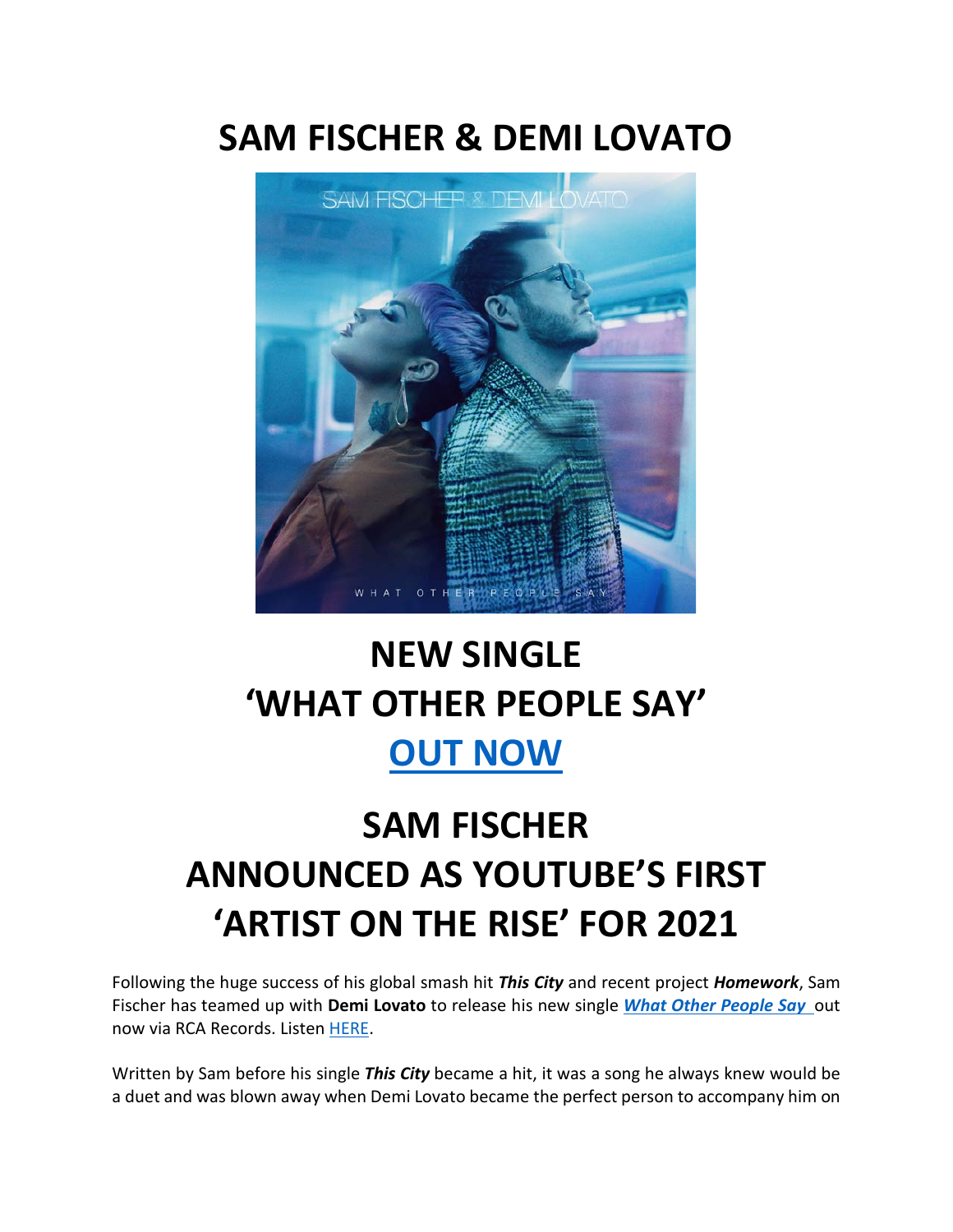vocals. Written about a feeling of being alone and not wanting to let people down, the pairing takes two different lives and perspectives and unites them in one message of human experience, emotion and togetherness, so they are alone with one another in the song. It is a truly special track with a powerful, moving and relatable chorus and is the next official single release for Sam since *This City*.

Sam says; *"What Other People Say is a confession, realizing how far away you can get from who you are in an effort to be liked. It's about the pressures of society and how getting caught up with the wrong things can change you."*

Demi says; "*This song is a reflection on what it's like to lose who you truly are in an effort to please other people and society. It's why I wanted to make this song with Sam – ultimately it's about two humans coming together to connect and find solutions to their problems."*

Alongside the announcement of the single, Sam Fischer has also shared that he has been chosen as **YouTube's first 'Artist on the Rise' for 2021**, which follows previous winners Mabel, Aitch, Freya Ridings, Mahalia, Beabadoobee and Celeste.



#### **About Sam Fischer:**

Always wearing his heart on his sleeve and with sincerity in both his lyrics and conversations, Sam Fischer released his project *Homework* last year, which is a cathartic body of work,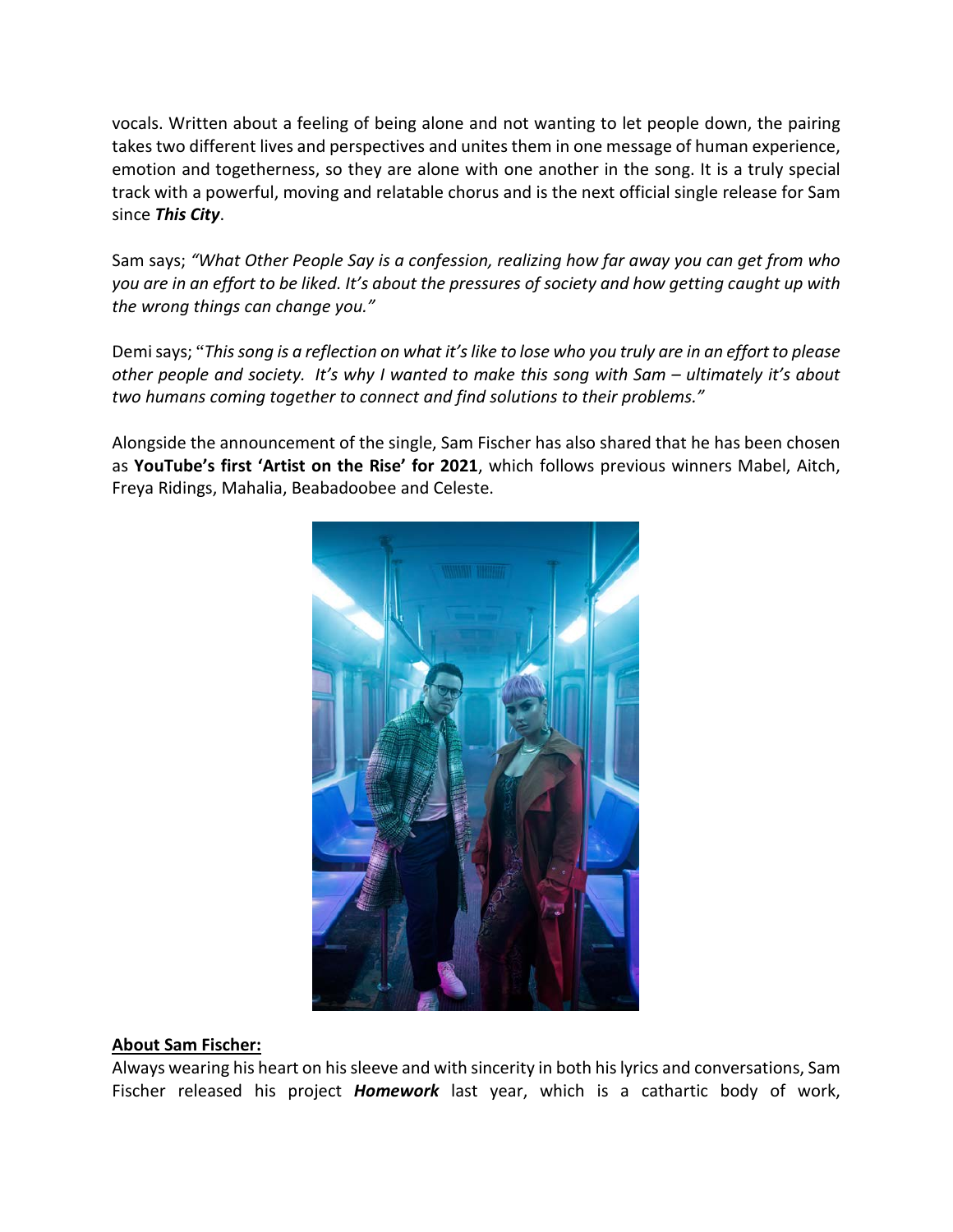acknowledging the moments in life that Sam has struggled to deal with and how these situations have changed him for the better.

Beginning as a TikTok sensation and quickly cementing itself in hearts and heads around the world, the emotive and heartfelt *This City* now stands at over 350 million worldwide streams, over 2 million worldwide sales and over 50 million video views. It has been certified Platinum in the UK with a Top 20 chart position, which steadily climbed over 19 weeks, and was also nominated for 'Song of the Year' at the 2020 Aria Awards. It was also a top 5 UK Airplay record, receiving radio support from Radio 1, Radio 2 (B List), Capital, Virgin and Bauer alongside TV performances on Jimmy Kimmel Live, The Late Late Show with James Corden and The Ellen DeGeneres Show.

Australian born Sam Fischer first introduced himself with his *Not A Hobby EP* and has garnered incredible attention through his soulful voice and heartfelt lyrics. Touring North America with his friend **Lewis Capaldi**, he wowed crowds with his buoyant personality and pure love and talent for song-writing. Now based in LA, he not only has received acclaim for his own work, but he continues to solidify his spot as one of the hottest current writers, having worked with global pop superstars including **Ciara, Lennon Stella, Louis Tomlinson, Elle King, Jessie J, Virginia To Vegas**  and many more.

### **About Demi Lovato:**

One of the world's most successful music artists today, GRAMMY-nominated singer Demi Lovato first broke out in 2008 with the Disney Channel film *Camp Rock* and its sequel *Camp Rock 2: The Final Jam* in 2010. Also in 2008, she released her debut studio album *Don't Forget*. What followed was what continues to be a hit musical career, with top selling and acclaimed hit records and world tours. She also continues to be one of the biggest names on social media with an engaged combined following of over 108 million.

On the music front, Lovato went on to release five more albums with her most recent being 2017's *Tell Me You Love Me.* With this release also came the single *Sorry Not Sorry*, which garnered over 195 million streams and climbed to #1 on the viral charts. Other past releases include albums *Confident* in 2015 and 2013's *DEMI*, which hit #1 on iTunes in over 50 countries around the world, as well as singles *Cool for the Summer*, *Heart Attack*, *Neon Lights* and *Really Don't Care*.

Lovato kicked off 2021 with a performance in the Presidential Inauguration Committee's "Celebrating America" special following President Biden's inauguration. This follows notable 2020 performances with the debut of her powerhouse ballad *Anyone* during a stripped-down performance at the GRAMMY Awards and she also performed the National Anthem at Super Bowl LIV. Lovato's return to the stage was followed by the release of her empowering new single and video *I Love Me*, as well as collaborations with fellow global superstar Sam Smith on *I'm Ready* and dance music star Marshmello on the timely *OK Not To Be OK*. Lovato will be premiering her powerful four-part documentary series from YouTube Originals and director